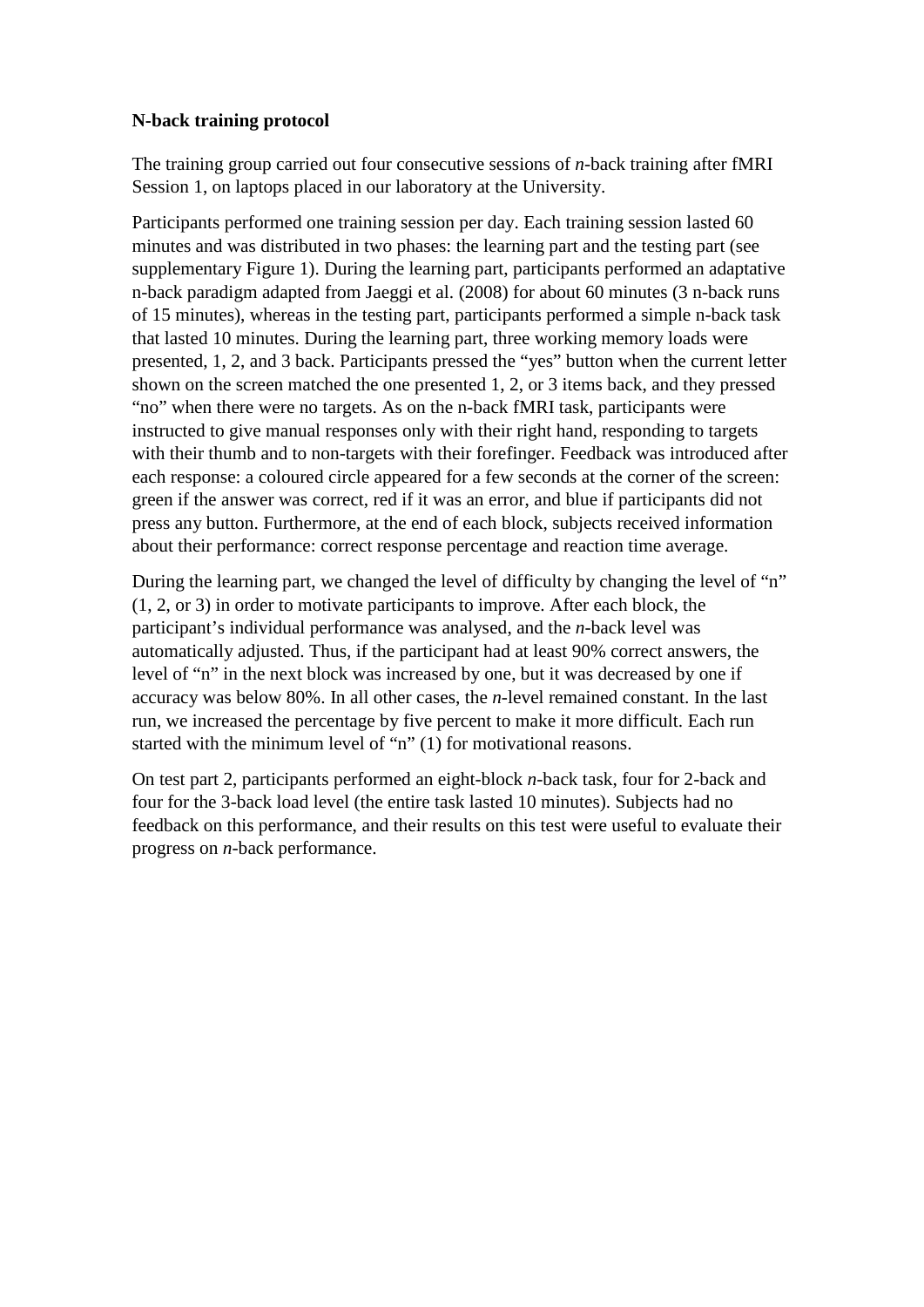## **Supplementary Figure 1. N-back training protocol.**



**Supplementary Table 1.** Means and standard deviations (mean±SD) of performance on tests in each training session (TS).

|                | 2-back           |                  |                  |                     |  |  |  |  |
|----------------|------------------|------------------|------------------|---------------------|--|--|--|--|
|                | <b>CRs</b>       |                  | <b>RTs</b>       |                     |  |  |  |  |
| <b>TS</b>      | <b>HCt</b>       | <b>MSt</b>       | <b>HCt</b>       | <b>MSt</b>          |  |  |  |  |
|                | $21.07 \pm 2.81$ | $20.27 \pm 3.82$ | 501,53±124.46    | $483,11\pm 77.00$   |  |  |  |  |
| 2              | $21.79 \pm 3.16$ | $21.40 \pm 2.56$ | 469,12±90.58     | 472,97±97.99        |  |  |  |  |
| 3              | $22.29 \pm 1.68$ | $21.80 \pm 2.18$ | 436,61±67.17     | $459,62 \pm 20.93$  |  |  |  |  |
| 4              | $21.57 \pm 2.28$ | $22.60 \pm 1.60$ | 423,97±79.16     | 433,35±74.92        |  |  |  |  |
|                | 3-back           |                  |                  |                     |  |  |  |  |
| 1              | $18.07 \pm 4.23$ | $18.80{\pm}3.99$ | 492,31±147.15    | $500,22 \pm 109.81$ |  |  |  |  |
| $\overline{2}$ | $19.43{\pm}4.36$ | $20.40 \pm 3.42$ | $468,27\pm85.53$ | 458,18±91.56        |  |  |  |  |
| 3              | $21.64 \pm 1.65$ | $20.93 \pm 3.33$ | 422,59±103.07    | 457,12±88.72        |  |  |  |  |
| 4              | $21.29 \pm 1.44$ | $21.40 \pm 1.72$ | 411,90±96.45     | 448,62±90.68        |  |  |  |  |

TS=Training Session, CRs= Correct Responses, RTs=Reaction Times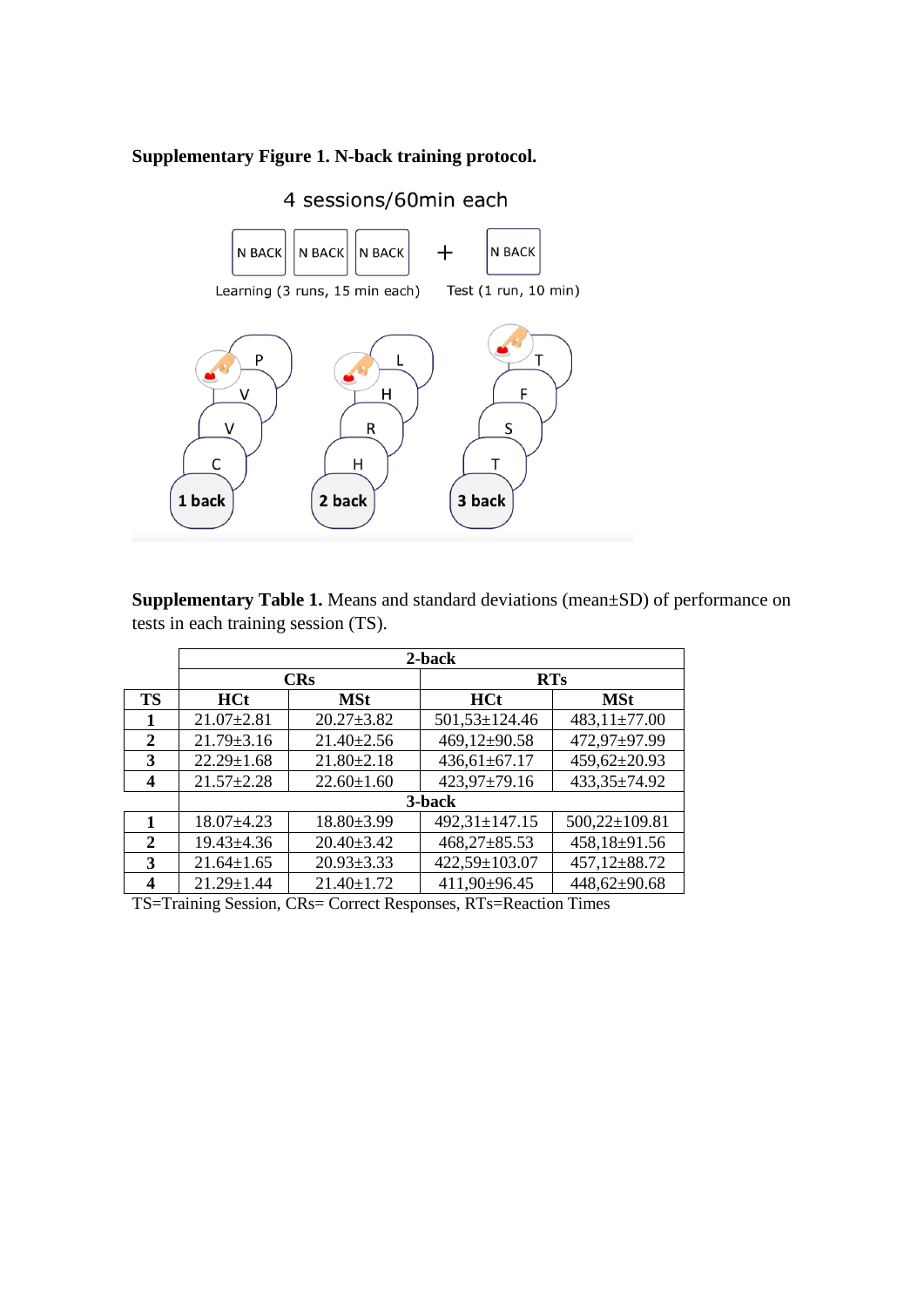**Supplementary Figure 2.** Activations in fronto-parietal areas for healthy controls (HC) and multiple sclerosis (MS) patients during WM performance. Panel A depicts the contrast 2-back> 0-back. Panel B depicts the contrast 3-back> 0-back. All results were p<0.05, FWEc corrected. Colour scale expresses the t-scores corresponding to these comparisons.

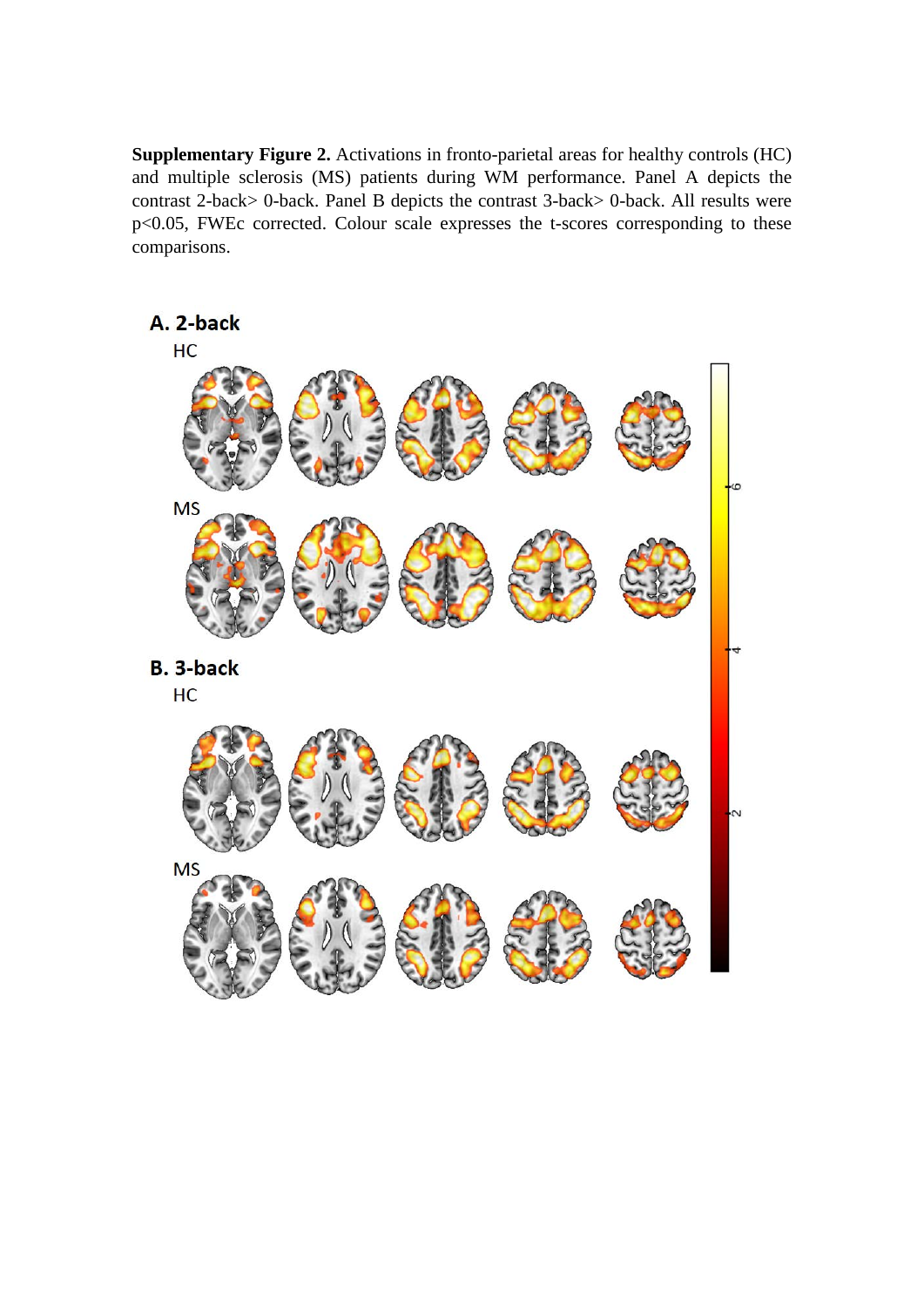**Supplementary Table 2:** List of brain activations as a result of the post-training session (S3) in 2-back load level between-group comparisons. Results were p<0.05 FWEc cluster-corrected using a threshold of  $p \le 0.001$  at the uncorrected level, and a cluster extension of  $k=$  voxels, respectively. (MNI: Montreal Neurological Institute coordinates; S1: basal session; S3: followup session 3. R: right, L: Left).

| <b>Anatomical regions</b>                          | $\mathbf{K}_{\text{voxels}}$ | <b>MNI</b> coordinates |       |    | т    |  |  |  |  |
|----------------------------------------------------|------------------------------|------------------------|-------|----|------|--|--|--|--|
|                                                    |                              | $\mathcal{X}$          | ν     | Z. |      |  |  |  |  |
| 2back: Trained groups < Untrained groups (S3vs.S1) |                              |                        |       |    |      |  |  |  |  |
| R Angular gyrus                                    | 157                          | 39                     | $-52$ | 38 | 5.08 |  |  |  |  |
| R Supramarginal gyrus                              |                              | 60                     | $-43$ | 35 | 4.52 |  |  |  |  |
| R Inferior parietal lobule                         |                              | .54                    | $-40$ | 47 | 4.30 |  |  |  |  |
| R Precentral gyrus                                 | 103                          | 45                     | 8     | 41 | 5.02 |  |  |  |  |
| R Inferior frontal gyrus                           |                              | 39                     | 17    | 29 | 4.64 |  |  |  |  |
| R Middle frontal gyrus                             | 91                           | 33                     | 53    | 23 | 4.49 |  |  |  |  |
| R Middle cingulate gyrus                           | 65                           | 3                      | 32    | 32 | 4.53 |  |  |  |  |
| R Superior medial frontal gyrus                    |                              | 9                      | 23    |    | 3.91 |  |  |  |  |

**Supplementary Figure 3:** Decreased activations (S3<S1) in frontoparietal regions of trained groups compared to untrained groups during 2-back performance (FWEc=65, p<0.001). Colour scale expresses the t-scores of these comparisons.



Trained groups < Untrained groups (S3 vs. S1)